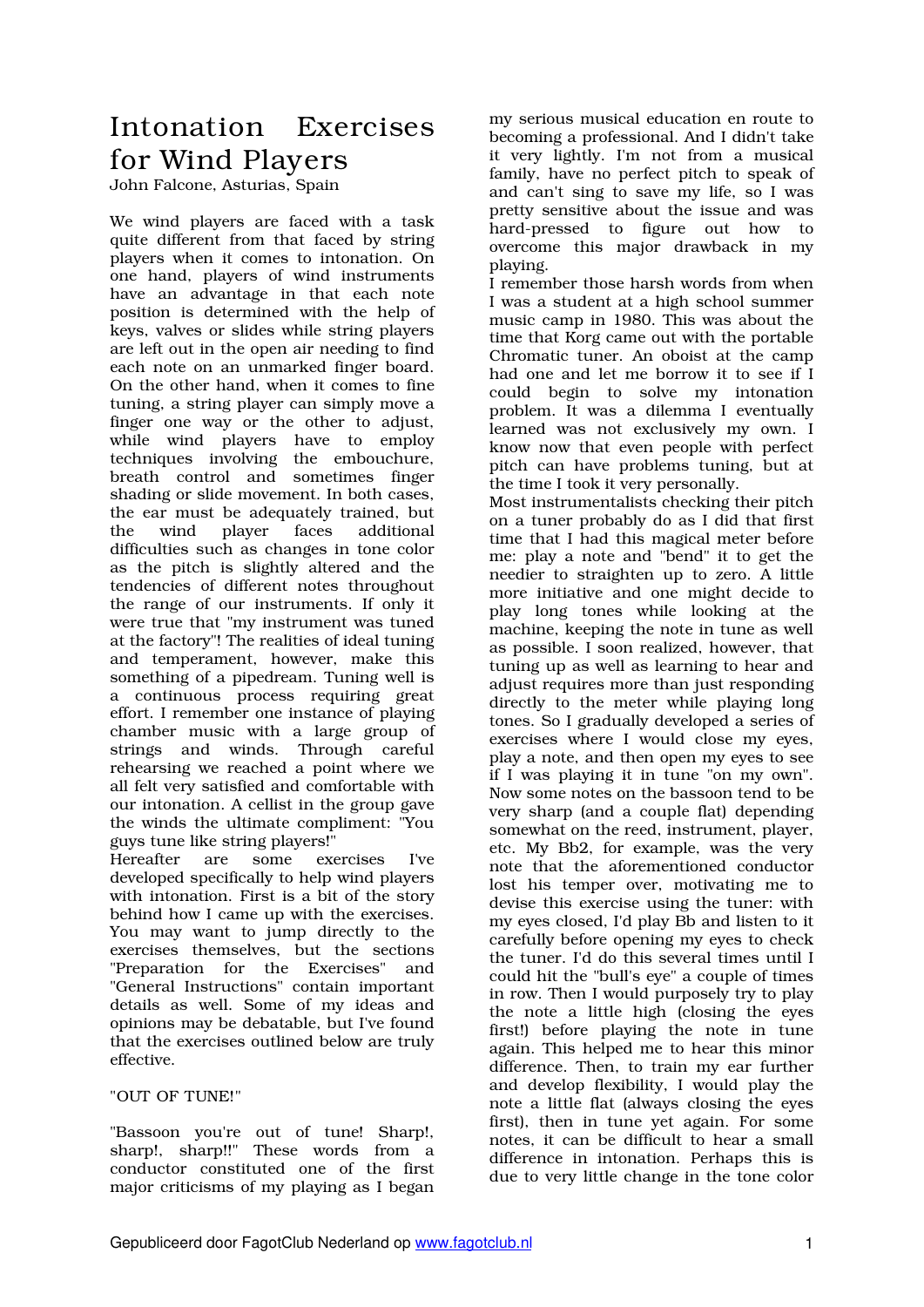of the note when the intonation is "bent" this way. Nonetheless, I did the best I could and soon found that this exercise was ideal. I actually began to hear when I was even slightly out of tune, hence my intonation in chamber music and<br>orchestra displayed a noticeable displayed a improvement!

I'll never forget the final concert of that summer music school when we played Tchaikovsky's 1812 Overture. After I played the bassoon solo that ends on that Bb, the conductor gave me a rare, approving smile that I'll never forget.

#### IDEAL TUNING

While in music school (at Carnegie-Mellon University) I had the good fortune to take a class entitled "Physics of Musical Sound" taught by a very enthusiastic man named Hugh Young -a renowned professor of Physics and excellent amateur organist. The class dealt with the production of musical pitches, their harmonic series, temperament, etc. Here I learned that the tuner I had been using was calibrated to the equally tempered scale. In the tuner's language, this means that there are exactly 100 cents between each half step. The class explored in detail such themes as "ideal" or pure tuning where a major third, for example, to sound in tune (or beat less), must be played 14 cents narrower than the equally tempered version. Normally this is best achieved by playing the root in tune (by the tuner's standards) and the third 14 cents low. It is the goal in most instances of group playing to tune purely or ideallywe usually try to do away with unsoundly "beats". Therefore, to deal solely with the example of major thirds, we ought to have sufficient flexibility to play every note on our instruments 14 cents flat. Of course there are many other intervals, as well as exceptions to this rule, opening up a topic worthy of an article at least as long as this one. This is just one example to show that playing in tune is often a very complicated matter. In real life situations (i.e. in orchestra and chamber music), the combination of the necessities of harmonic structure with the flaws and tendencies in the intonation of all involved can make intonation quite a sticky matter. In my 15 years as a professional, my philosophy has always been to avoid blaming others (it may be the harmonic

voicing to blame!) and to be prepared to hear and adjust in any situation. Of course most problems are best solved by working together as a group, but the fact is that if all the individuals in any group can hear and adjust to Q minute changes in pitch, good intonation should be that much easier to achieve. Also, it has been my observation that playing very well in tune consistently is very difficult if not impossible for players even of the highest level. No sooner does one find oneself in a wonderful groove, then does the weather change or a colleague fall sick forcing a personnel change or for no obvious reason, the pitch begins to deteriorate. In these cases, I find myself sitting at home or someplace quiet with my tuner calmly going through the exercises outlined here.

#### SELECTION OF TUNER

A chromatic tuner, of course is necessary for doing these exercises. Its purchase should be made carefully. If possible, take the time to try out several models with your instrument. This might be done by borrowing from a friend, or by bringing your instrument to a music store to try different tuners there. It should be easy to see intonation differences of as little as 5 cents on the tuner's meter. I prefer a needle indicator rather than those with blinking lights. Also, the tuner should respond well to all the notes in the whole range of the instrument at all dynamic levels. Most tuners these days automatically detect the note being played. The older models had a dial to select manually any note in the chromatic scale. There are models available now with both auto and manual options. On automatic tuners not having the manual option, a different note may register than the one you play, especially when you play it a little out of tune as is called for in the exercises. A tuner with both auto and manual options is probably preferred so that all the exercises can be done with peace of mind. For many years, I used the manual, now antiquated (but still functioning!) Korg WT-12 in combination with the Boss TU-12H which is automatic (I used the latter for the "note approach" exercise). The meter on the TU- l2H, however, always uses A=440 as a reference; that is, if the calibration is changed from this standard, the needle won't point to zero when the note is in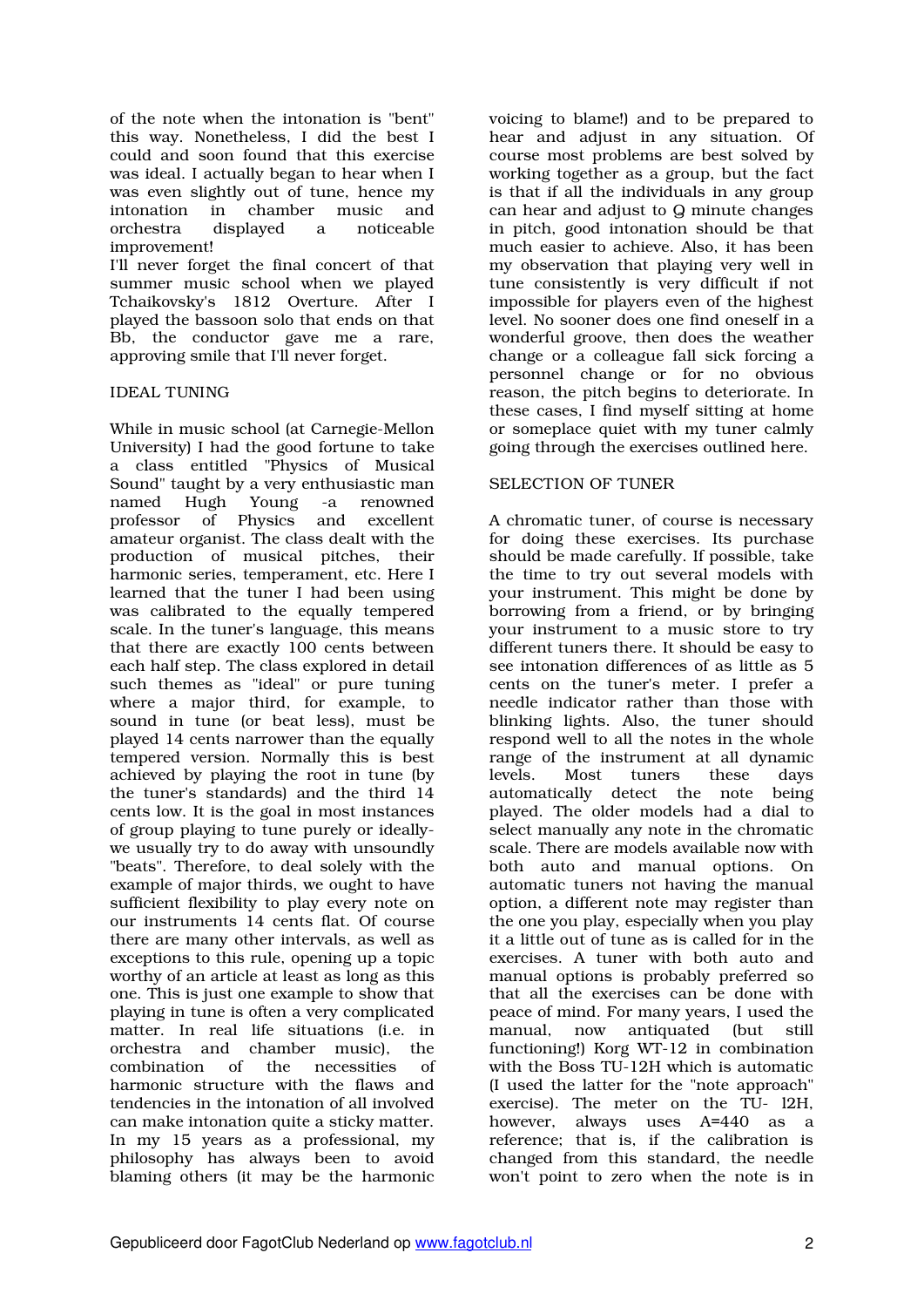tune. Only the "tuning guide" arrows reflect the change. Therefore it's difficult to quickly recognize the amount that any note is out of tune. Lately, I have depended on the newer Korg CA-20 which is small; responds well and is easy to read. It cannot produce an audible tone, but this is not necessary for these exercises. The even newer Korg CA-30 is similar plus has a speaker to sound a tone if desired.

## PREPARATION FOR THE EXERCISES

These exercises are very simple. If they are done calmly and correctly, good results will come without having to spend too much time on them, but doing them right is paramount to their effectiveness. Some points may be varied according to personal taste. The details I find of utmost importance are stated bluntly, often with emphasis.

One should find a quiet place free from hums or buzzes like those produced by fluorescent lights or computers. Indeed, a computer turned on nearby creates a magnetic field which may hinder the<br>performance of the tuner. The performance of the tuner. The temperature of the room should be a comfortable one (in very hot or cold rehearsal situations, everyone's pitch is affected). Lighting should be such that the tuner's needle doesn't cast a confusing shadow on the meter. It is advisable to warm up before attempting the exercises. They probably work best as a "warmdown"; that is, at the end of the practice session. (Sometimes for me, when time is scarce, the exercises make up my whole practice session.) The tuner should be placed at an adequate height perpendicular to one's gaze to insure correct, easy visibility of the meter. The device should be calibrated to the tuning note used in one's particular 'musical environment. Finally, the player should be calm, and ready to attack note by note the process of tuning. With some notes it may seem impossible to do the exercises at all dynamic levels. In that case, one should just stay within one's capabilities with regard to dynamic range. It all may be a little intimidating or frustrating at first, but with patience and attention to each small step, improvement, I feel, is inevitable.

#### GENERAL INSTRUCTIONS

In all the exercises, it is very important either to close your eyes gently or to look away from the tuner before playing any note. If you're more comfortable simply glancing away from and back at the tuner rather than closing your eyes, the<br>instructions should be interpreted instructions accordingly.

At first, it is not necessary to stick to any set rhythm in executing the steps of each exercise. Time should be taken freely and as necessary to gain facility in achieving each small intonation and/or dynamic target. Later, one should try to apply a rhythmic pattern similar to what I've put in parentheses using a metronome marking of 50-60 beats per minute. It is advisable, however, to leave the metronome off while doing the exercises as it can be more of a distraction than an aid. Breaths can be taken as needed to remain comfortable.

If at any point during any of these exercises the player begins to get tense and/or frustrated, no improvement will be made. If this happens, try changing notes, or simply taking a break. It is recommended to spend no more than 15- 20 minutes per practice session on these as a whole. The concentration level should be high and fatigue may set in quickly. Dedicating a small but efficient amount of daily practice to just a few steps of one exercise is probably enough to ensure improvement. With time, they should prove less and less difficult.

Remember, these exercises were developed to be practical. The decision of which note to tune with which exercise ought to be based on intonation problems that one has either in general, or in a current piece one is involved in.

#### THE EXERCISES

## 1. Pitch Placement

This first exercise is a simple, effective training tool for developing good solid intonation and for learning to hear and play small deviations in pitch. At first, it is best to maintain the same fingering and/or slide position during the exercise. The intonation should be altered only with the embouchure or the way one blows the note (varying the throat aperture, etc.). If a note has alternate fingerings, they may be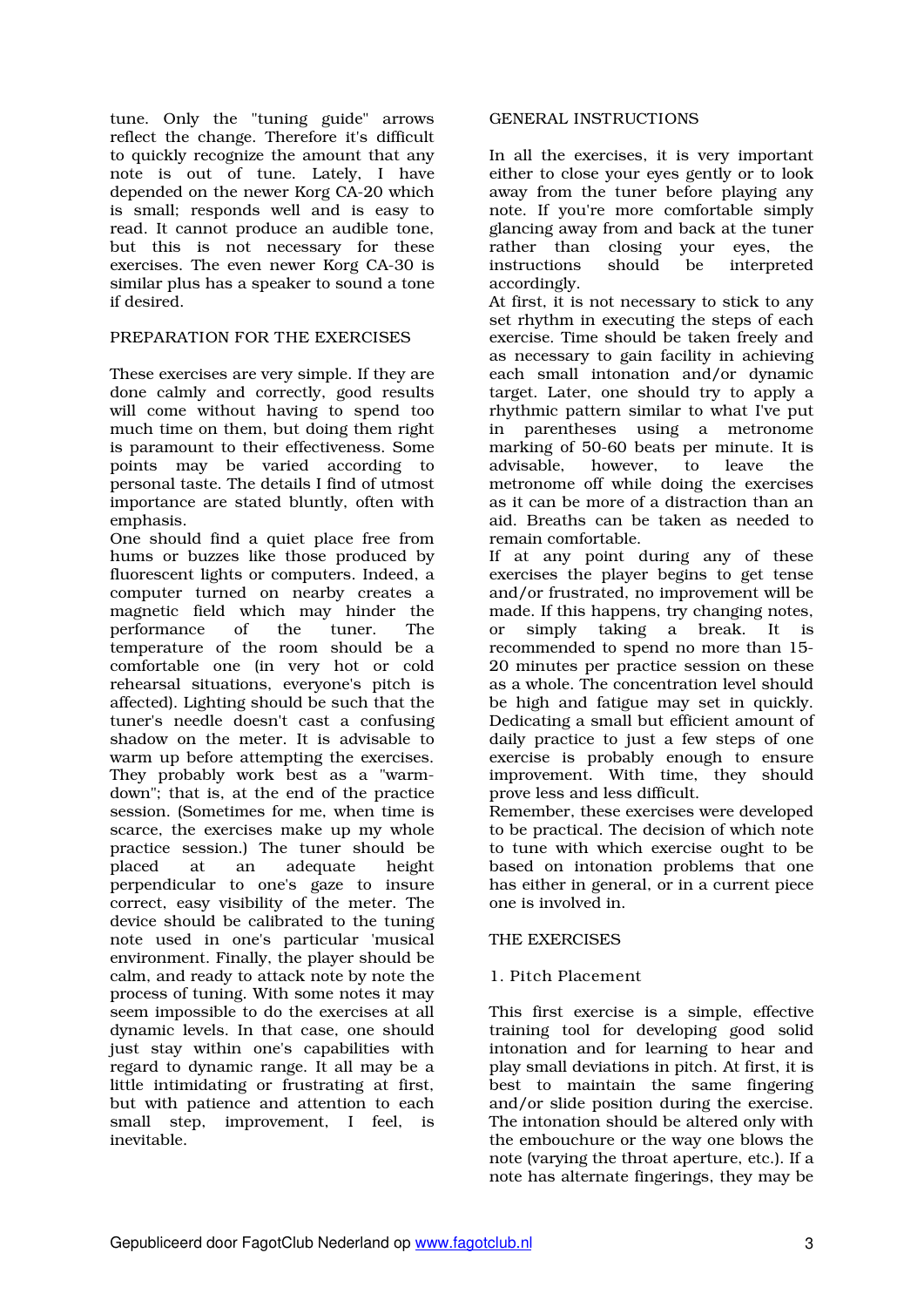utilized as well, but use only one fingering per repetition of all the steps. Above all, be as attentive as possible at all times to the intonation! Step 10 describes the whole exercise in brief once the general directions are understood. For more detailed comments on these and other points (marked \*), see the section Notes on Pitch Placement below.

- 1. With eyes closed play the note to be tuned at a comfortable dynamic level, i.e. mf. (2 beats)
- 2. Sustain the note while opening the eyes to check the tuner. (l beat)
- 3. Rest for a moment while closing the eyes for the next attack. (l beat)
	- a. If the note was not in tune, repeat steps 1-3 listening carefully while making the necessary adjustment. It is important to avoid bending the note while looking at the meter\*.
	- b. When the note can be played in tune twice in a row in this fashion, proceed to step 4.
- 4. With eyes closed, play the note at the same dynamic level, this time trying to play it exactly ten cents sharp or, if preferred, ten cents flat (later we'll go in the opposite direction). (2 beats)
- 5. Sustaining the note, look to see if the intent was successful. (l beat)
- 6. Rest for a moment while closing the eyes for the next attack. (l beat) \*\* If it proves extremely difficult to hear and play a steady tone 10 cents "out of tune" in this fashion, first try the exercise using a differential of 15 or 20 cents in steps 4-6 and 7-9\*.
	- a. As before, repeat steps 4-6 until the note has been played ten cents out of tune as intended.
	- b. After successfully hitting this target level once go back and repeat steps 1-3 until the note is played in tune twice in a row as before.
- 7. With eyes closed, play the note, still at the same dynamic level; this time trying to play it 10 cents out of tune in the opposite direction from steps 4- 6.(2 beats)
- 8. Open the eyes (while sustaining the note) to see if the intent was successful. (l beat)
- 9. Rest for a moment while closing the eyes for the next attack. (l beat)
	- a. Again, repeat these last three steps until the target intonation has

been bit one time.

- b. Go back and repeat steps 1-3 once more until the note is played in tune twice in a row.
- 10. Repeat the whole process (steps 1-9b) at the same dynamic level, this time playing the note in tune only once each time steps 1-3 are repeated. When any target level is missed, it should be repeated until done correctly, but one should work towards playing the note in the fashion indicated five times in succession: in tune, ten cents sharp (or flat), in tune, ten cents flat (or sharp), in tune; all in one breathe.

From here, there are several possibilities of what to do next. One may either tune the same note again at a new dynamic level, of do the exercise with the same note in another octave at a comfortable dynamic level. Then again, one might choose to go on to a completely different note. The ultimate goal should be to master steps 1-9b and then step 10 for all notes on the instrument at 3 dynamic levels: p, mf, f.

Each individual may further adapt the above exercise in many ways regarding note order, application of dynamics, etc. Below are a couple of highly recommended variations:

- Follow steps 1-3 by playing the note at the comfortable dynamic once per octave. At first, play each adjacent octave rather than jumping two of more octaves when changing notes. When one octave is out of tune, go back to the previous octave and start from there. This step is for tuning and hearing this interval!
- Apply different dynamic levels to the above, mixing up p's and f's, etc. with each attack.
- Try doing the pitch placement exercise in staccato. The CA-20 tuner, for example, responds quickly and retains the intonation level for a few seconds after the note has concluded. It is possible to close one's eyes, play a short note and then open the eyes to see where the note tuned.

If more than one note is to be tuned in a session, it is recommended to avoid two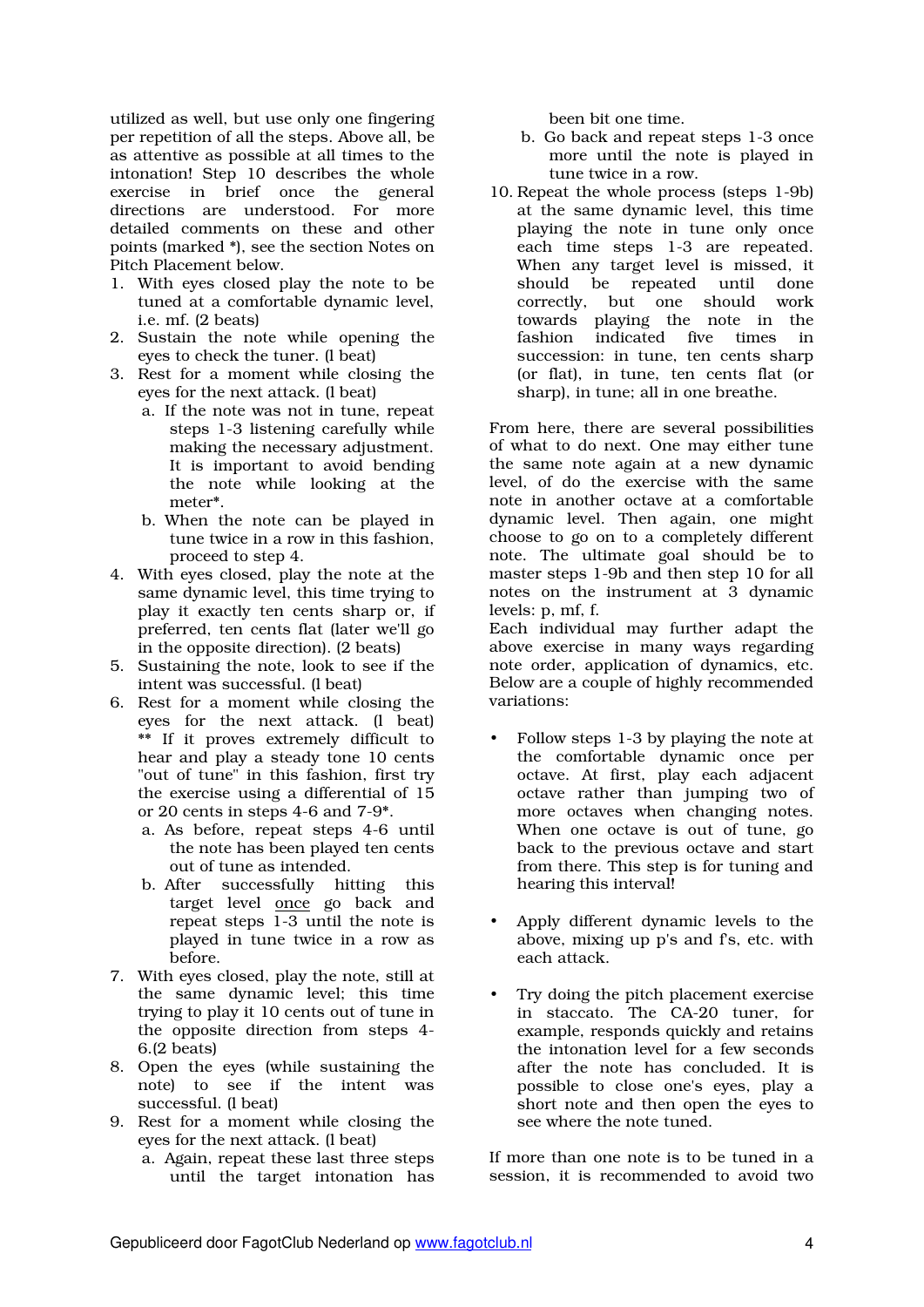successive notes which form a major third. It is better to move by fourths, whole steps of half steps. (\*)

For me, the Pitch Placement exercise is the most effective and therefore most important of the four exercises outlined here. The others are more of less variation of the ideas presented above.

## 2. Attacks in Crescendo/Diminuendo

Here is an exercise for attacking the note in tune in all dynamics. Here, each attack should be played without accent.

- 1. Do steps 1-3 of Exercise I for the note to be tuned, playing the note pp.
	- a. Repeat these steps with the same note at p, then mf, f, ff, f, mf, p and pp. More subdivisions of the dynamic range may be applied as well.
- 2. Any time the note is played out of tune, go back to the previous dynamic level.
- 3. Repeat the process by going from ff to f, mf, p, pp, p, mf, f and ff.

When a note proves very difficult to tune at a certain dynamic, the Pitch Placement exercise may prove helpful at the trouble point.

## 3. Long Tones

For this exercise, it is important to utilize a set tempo (i.e., 50-60 beats/minute). As stated before, it is better to mark time mentally rather than with a metronome.

- 1. Prepare to play a long tone by taking a deep breath. With eyes closed, attack the note to be tuned at a comfortable dynamic. (2-3 beats)
- 2. Maintaining the note at the same dynamic, open the eyes to check the tuner. (I beat)
	- a. If the note is out of tune, stop, rest a moment and begin again at step 1. When the note is established in tune, proceed to step 3.
- 3. Maintaining the note at the same dynamic, close the eyes again (2-3 beats).
- 4. Open the eyes to check the tuner (1 beat).
- 5. Continue playing the note with the eyes closed, opening the eyes to check the tuner every 2-3 beats until you run out of air.

If the intonation ever wavers by more than

5 cents from zero, stop, rest a moment, and start again.

Perform the long tone as indicated sustaining the note at other dynamics. Keep the same dynamic for the entire duration of the note.

After mastering this exercise at steady dynamic levels, repeat it at pp for steps 1 and 2. Then do a slow crescendo arriving at ff at the end of the breath, opening and closing the eyes as before, every 2-3 beats. This time, if the intonation ever wavers by more than 5 cents, stop, rest a moment and start again at the dynamic of the last time the eyes were opened (when the intonation was good). The goal is to keep the note stable (within 5 cents)<br>throughout the entire long tone. throughout the entire long tone. Remember to be patient if this proves difficult at first!

A decrescendo should be applied, from ff to pp. Finally, apply a crescendodiminuendo (pp to ff to pp) paced over the duration of the breath, and vice versa (ff to pp to ff). Remember to maintain the initial dynamic before opening the eyes for the first time. Proceed with the crescendo or diminuendo only after the note has been established in tune at the starting point.

## 4. Note approach

Here is a variation of exercise 1 where the note to be tuned is slurred to from another note. It is especially designed to work on problems encountered in rehearsal and performance situations. The following deals with two notes, although more variations may be invented utilizing<br>more notes in succession. It is more notes in succession. It is recommended to tune the target (second) note with exercise 1 before trying this variation.

- 1. With eyes closed, play the first of the two notes (2-3 beats).
- 2. Open the eyes to check the tuner (1 beat).
	- a. If the note is not in tune, repeat steps 1 and 2.
- 3. When the note is in tune at step 2, close the eyes and slur to the second note (2-3 beats).
	- a. Open the eyes to check this note (1 beat). Repeat steps 1-3 until the second note is in tune.
- 4. Repeat the exercise but this time, as in exercise 1, try to play the second note 10 cents sharp (or flat).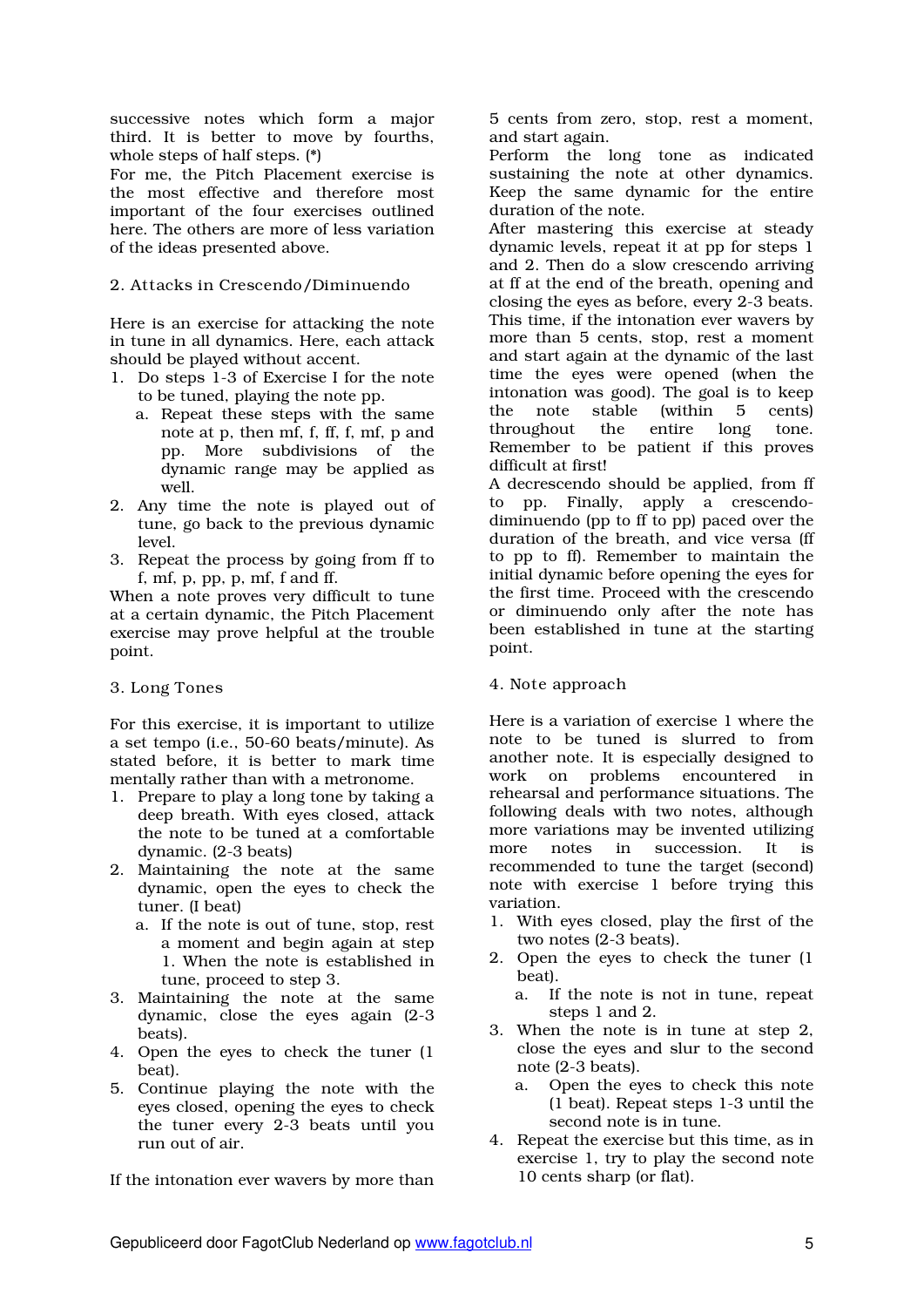- 5. When the target intonation level is met, repeat steps 1-3(playing the target note in tune).
- 6. Perform the slur again, this time trying to play the target note 10 cents in the opposite direction as in step 4.
- 7. Repeat 1-3 (target note in tune).

#### NOTES ON EXERCISES 1-4

These exercises should be performed without vibrato and with the best tone possible. Indeed, few exercises call for the production of an undesirable sound quality. However, playing some notes slightly out of tune will often result in a drastic change in tone color. In fact, some notes will seem to sound "better" when played as much as 15 or 20 cents sharper or flatter than the equally tempered norm. In this event, the exercises should be done with the thought in mind of improving the tone quality of the note when it is played in tune. Eventually, the ear will accept the tone color of the "in tune" version of the note as the optimal one. A tuner such as is the case with the CA-20 mentioned earlier may "hear" and tune only the fundamental of the note being played. It is possible for a note to be "out of tune with itself' if the overtones produced in the sound are not properly lined up. This is something that happens if I play on a reed that's reaching the end of its usable life, even though it tunes on the tuner with the exercises. Be wary that your tone is full and well-rounded or the exercises will help tune the fundamental only but not the whole spectrum of sound being produced.

At some dynamics, it may seem impossible to play certain notes in tune. Personally, with a brand new bassoon reed, I am of ten unable to play some low notes (G, G#, A) fortissimo without going very flat. In this case, I simply play the note only as strong as I can while accurately following the steps of the exercises. As the reed gets broken in, it becomes easier to tune these notes at ff. The fact that these exercises are effective in overcoming such intonation problems may be proof that they not only help train the ear and embouchure, but help "tune" reeds, mouthpieces and instruments as a whole. (I admit to having opened a debatable issue...)

#### \*Notes on Pitch Placement (Also applicable to Note Approach)

I choose ten cents as the amount by which to deviate the pitch for several reasons. Deviating by as much as fifteen cents takes one a little too far from the equally tempered scale, which should always be a strong reference point. Though I mentioned earlier that the major third theoretically needs to be adjusted by 14 cents, in my experience, using ten cents as the variation in this exercise is enough to develop control for such situations. (This is also why it is not advisable to tune two successive notes that are a major third apart.) On the other hand, differences in pitch of as little as five cents are very difficult for most people to hear. Perhaps after perfecting the exercise at 10 cents one may try to "fine tune" further some notes using 5 cents. Also, on most tuners it is easy to see a 10 cent deviation and through my experiences, it has proved to work best with most players. If, as suggested earlier, the player first opts for a differential of 15 or 20 cents, the differential chosen should be stuck to during that repetition of the steps. It may also be necessary (realistic?) at first to allow a margin of error of 5 cents in all the steps of the exercise. The goal thereafter should be to reduce the differential to the recommended 10 cents and the margin of error to 1 or 2 cents. The indication to avoid "bending" the note while looking at the meter is so that the ear clearly hears different pitch levels of each note. In ensemble situations, bending occurs all the time, but one should be listening as one does so. (I am against consulting with a tuner while playing with others - see *Playing with Others*). In the exercises, slight bending is inevitable, but should be done as quickly as possible during the intervals when the eyes are closed. We want to train our ears, not our eyes!

Repeating the note in tune various times is obviously intended to establish the note firmly for the ear and the embouchure position. As stated, the best way to vary the pitch for this exercise is by changing the way one is blowing the note, either with the lips, mouth position, throat or some combination of these. Finger shading (for woodwind players), or slide moving (for brass players) may be used to fine tune these specific techniques, but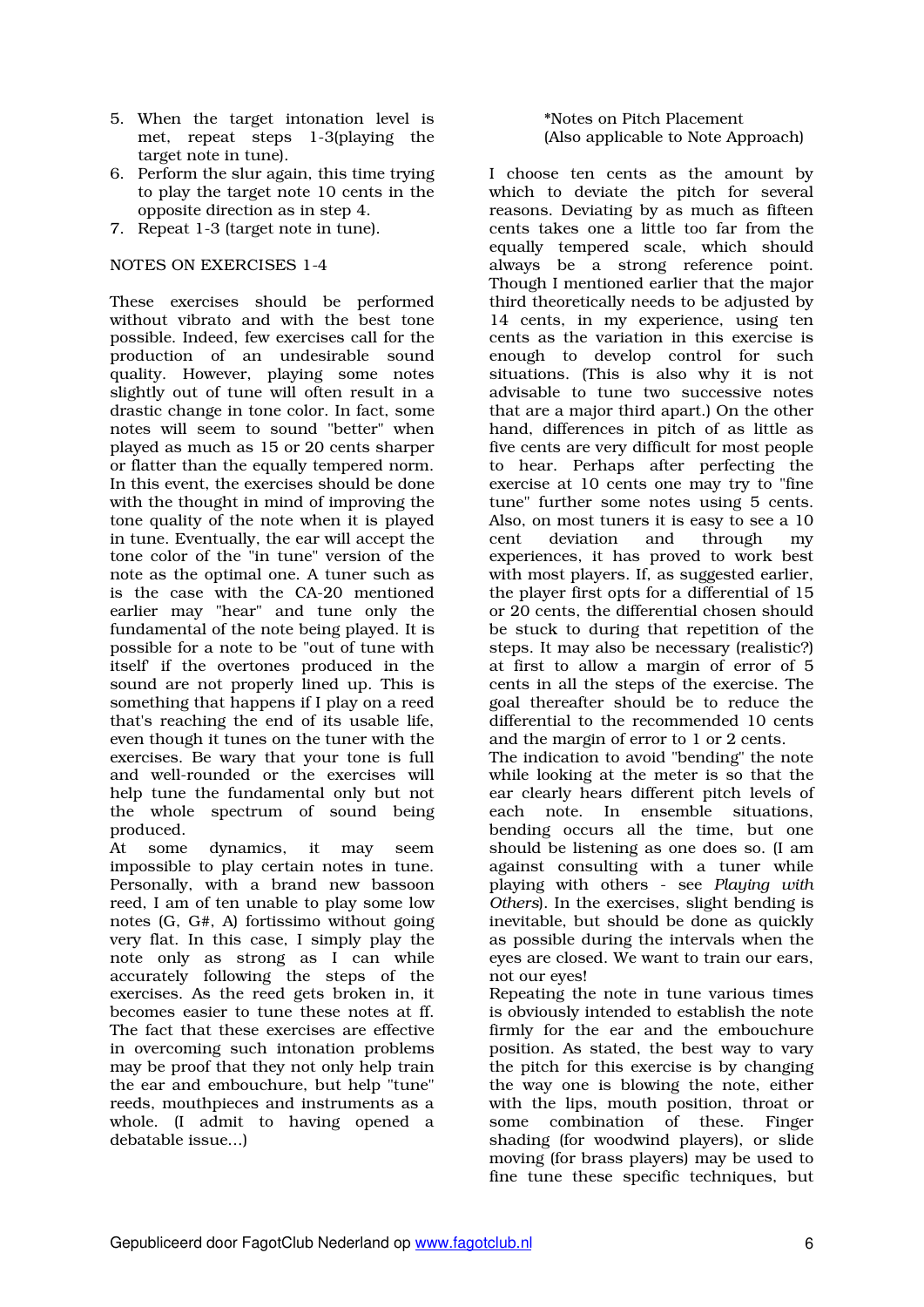this exercise is ideal for pitch awareness and flexibility without these "tricks".

The beat dedicated to resting a moment may be lengthened to 2 beats or more or may be eliminated if desired. Also, one may invent different combinations of exercises using the ones above. For example, do *Pitch Placement* for a note and follow it up immediately with a tuned long tone on the same note.

## PLAYING WITH OTHERS

These exercises will help the intonation of players of all levels. After working with them for only a few days, one's ability to hear and adjust will improve dramatically. When a chord or simple unison is out of tune, it's easy to hear there is a problem, but now an instinct will develop to hear instantly in which direction to adjust. These exercises are not a cure-all, however, and more work will be necessary on leaving the practice room. To better one's intonation further, it is recommended (not just by me!) to pair up with a colleague to play scales, duets, orchestral excerpts, etc., remembering to focus on intonation. Playing sustained notes alone with a piano is helpful, but has its limits. I can say that I was very lucky to have studied bassoon with Arthur Kubey (at Carnegie-Mellon) who spent many hours playing orchestral excerpts with me. This not only helped with my intonation, but helped my sound immensely. Plus, I had several nonbassoonist buddies with whom I dedicated many more hours of practice. This proved to be a great way to learn.<br>When one is playing

playing with others, especially in larger groups, there are some rules of decorum which help smoothen the ever sticky intonation process. Although one may be certain that a colleague is very sharp or flat, the problem is always best confronted diplomatically. It's better to say "I think I may be a little flat on that G. Can we play it together?" than to blurt out "Man, your Gis really sharp!!" It is obviously very courteous to adjust to the needs of our fellow musicians, and mutual communication is integral to achieving good results. For example, sometimes it is necessary to decide who will hold firm and who will adjust to avoid a pitch bending free-for-all! One result of doing the exercises will be that previous chronic tendencies of some

notes will no longer come into play. That is, a note which before always proved to be flat will now be more in tune when played normally. If that note suddenly sounds out of tune in a chord, one should resist the automatic urge to "lip it up". Instead, the best remedy is to relax and rely on one's newly trained ear. Again, dialogue with our colleagues is a must. Many orchestral musicians like to have a tuner turned on on their stand during<br>entire rehearsals and even during entire rehearsals and even during concerts. This is something which I do not condone. As mentioned earlier, it's better to use one's ears than one's eyes. Having a tuner as an occasional reference is one thing, but its constant presence will undoubtedly distract from other important elements of music making like phrasing, articulation, note-shaping, etc. Also there has to be a certain amount of give and take in all ensemble situations. I feel that

the tuner is best exploited as a tool to check and train our hearing. This is the

whole point of these exercises.

# **CONCLUSION**

I recognize that the idea of playing a note with one's eyes closed before looking at the tuner has been used by other teachers and players. AII I've done is taken it a few steps further. Many other exercises have been developed using a tuner; some of which I'm not so crazy about. Having a tuner generate a tone while one plays scales over that tone is an interesting practice, but that synthetic sound doesn't come into play too often in real musical situations. (On the other hand, this would be a great exercise to do with a practice buddy rather than the tuner.) I've heard of an exercise where the player plays unison with a tuner's tone. Then the player slowly lips the note down, listening to the beats increase as the note gets more and more out of tune. This again is interesting, but in my opinion not very practical as the exercise may call for varying the pitch by a quarter tone or more. This brings to mind some contemporary music which calls for the production of microtones such as quarter tones. It shouldn't be too hard to adjust the above exercises while searching for the adequate fingerings to tune appropriately in such situations.

There, I've said a mouthful in describing a couple of exercises that are simple to learn, but a bit more difficult to perfect. I